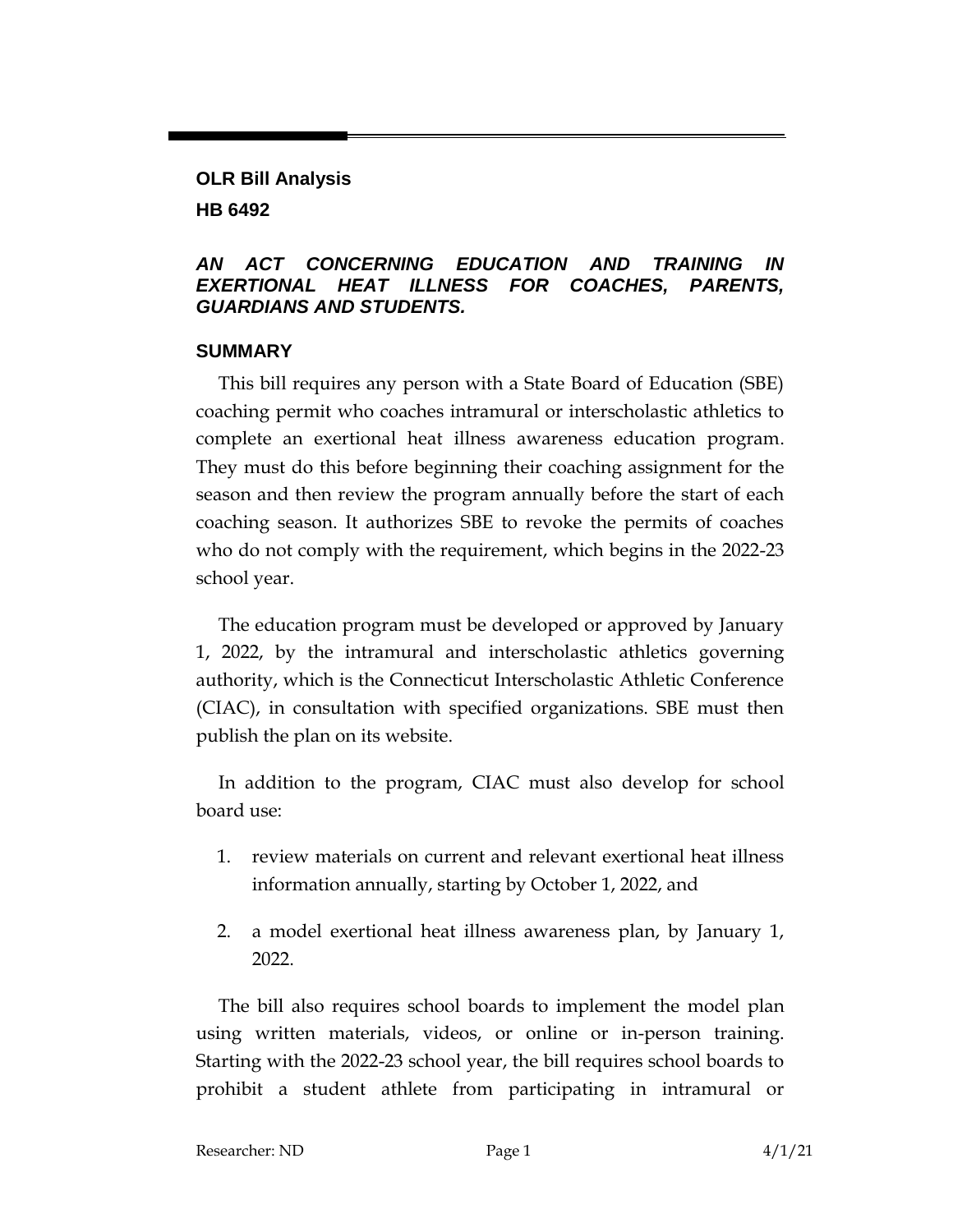interscholastic athletics unless the student and his or her parent or guardian reads or views the training materials or attends an in-person training. The parent or guardian must sign an athletic participation informed consent form issued by the school board that acknowledges compliance with the requirement.

Under the bill, an "exertional heat illness" means an illness resulting from engaging in physical activity in the heat, including heat cramps, heat syncope (i.e., sudden dizziness, feeling faint, and fainting), heat exhaustion, and heat stroke (i.e., neuropsychiatric impairment and a high body temperature, typically 105.8 degrees or higher).

EFFECTIVE DATE: July 1, 2021

# **EXERTIONAL HEAT ILLNESS AWARENESS EDUCATION PROGRAM AND MODEL PLAN**

## *Program Development and Content*

Under the bill, CIAC must develop or approve the exertional heat awareness education program by January 1, 2022, in consultation with specified organizations, one each of which must represent: (1) licensed athletic trainers, (2) sports medicine doctors, (3) researchers of best practices in managing heat illness, and (4) county medical associations.

The program content must include:

- 1. recognizing the symptoms of an exertional heat illness;
- 2. how to obtain proper medical treatment for a person suspected of having the illness;
- 3. the nature and risk of exertional heat illness, including the danger of continuing to engage in athletic activity after sustaining such an illness; and
- 4. the proper method of allowing a student athlete who has sustained the illness to return to athletic activity.

#### *Model Plan Content*

The bill also requires these entities to develop a model exertional

Researcher: ND Page 2 4/1/21